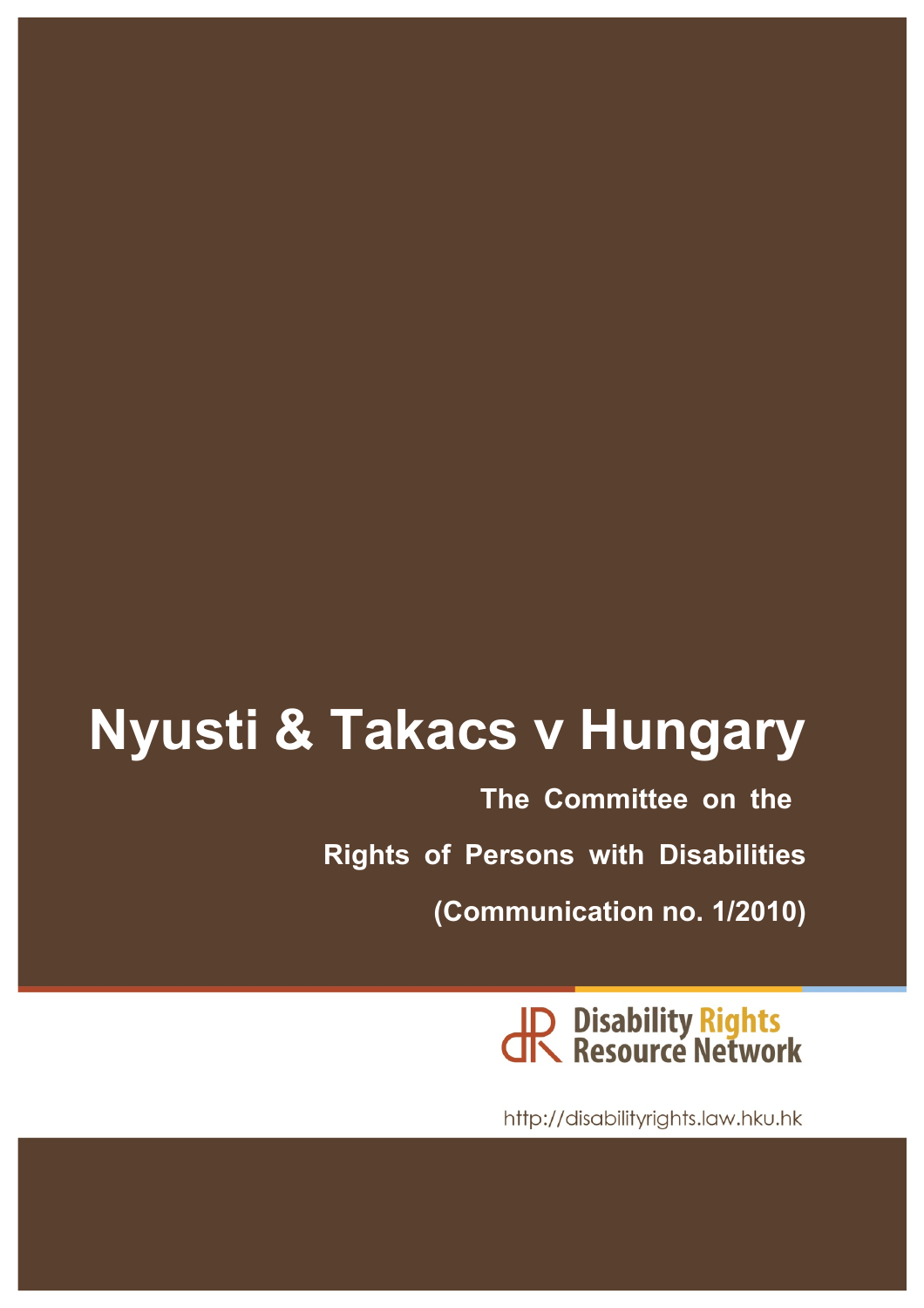Nyusti & Takacs v Hungary





### **Quick Facts**

**Applicants (authors):**  Szilvia Nyusti and Peter Takacs

#### **Member State: Hungary**

**Court:** Committee on the Rights of Persons with Disabilities

#### **Date Decided: 16 April 2013**

**Issue:** Whether the failure by Hungarian authorities to ensure accessibility for persons with visual impairment to OPT's entire network of ATMs was a violation of Article 9 of the Convention on the Rights of Persons with Disabilities.

**Case Synopsis:** Both authors of this case were visually impaired and had separately concluded contracts for private account services with OTP Bank ("OTP"). Despite having to pay

the same annual fees for the banking services and transactions as other OTP clients did, they were denied access on an equal basis with others to the use of OTP's ATMs which lacked Braille fonts, audible instructions and voice assistance. The CRPD Committee ("Committee") found that Hungary failed to ensure accessible banking services, including those provided by OTP and other private financial institutions, for persons with visual impairments, in violation of Article 9(2)(b) (*accessibility*). It upheld the obligation on Hungary to ensure that private entities which offer facilities and services to the public take into account all aspects of accessibility for persons with disabilities, by creating a legislative framework to monitor their modifications for achieving full accessibility.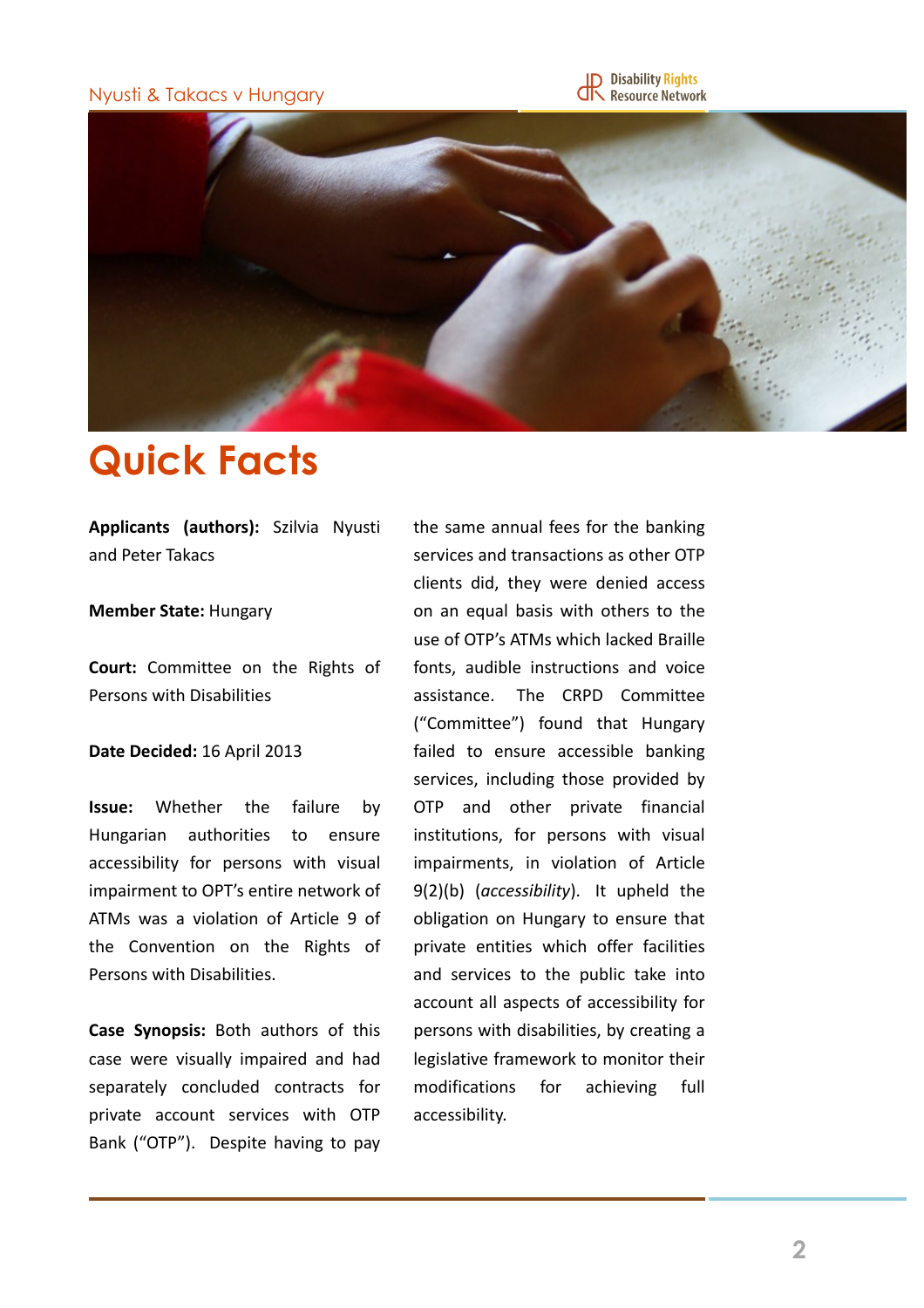### **Procedural Background**

#### **Domestic Remedies**

In May 2007, the authors succeeded in a case against OTP before the Metropolitan Court in Budapest, which allowed their argument that there was direct discrimination and a violation of the authors' right to equal treatment and human dignity. Although the authors demanded for the retrofitting for all of OTP ATMs, OTP was only ordered to ensure that there would be a portion of accessible ATMs all over Hungary and particularly four in districts where the authors lived.

In July 2007, the authors appealed to stop discrimination fully and demanded access to all of OTP ATMs, but the Court of Appeal, despite holding that there was indirect discrimination, rejected the appeal considering the inapplicability of domestic legislations and the financial burden caused to OTP to retrofit the ATMs. The protection of rights of persons with disabilities was held conditional on "the strength of the national economy". The authors further appealed to the Supreme Court in April 2008, but Supreme Court concurred with the Court of Appeal that OTP was exempted from providing for equal treatment and its obligations owed to the authors were only governed by the contracts between them. 

#### **Admissibility**

After the rejection of their appeal by the Supreme Court, the authors submitted that they had exhausted all effective domestic remedies and sent an individual communication to the Committee under the Optional Protocol to the CRPD. Hungary ratified both the CRPD and its Optional Protocol in July 2007 and both instruments came into force in May 2008. The Committee affirmed that the authors' case was admissible, noting that the Optional Protocol had entered into force for Hungary before the Supreme Court rejected the authors' case, and that the factual basis for the alleged violation of the CRPD persisted after the Optional Protocol became in force.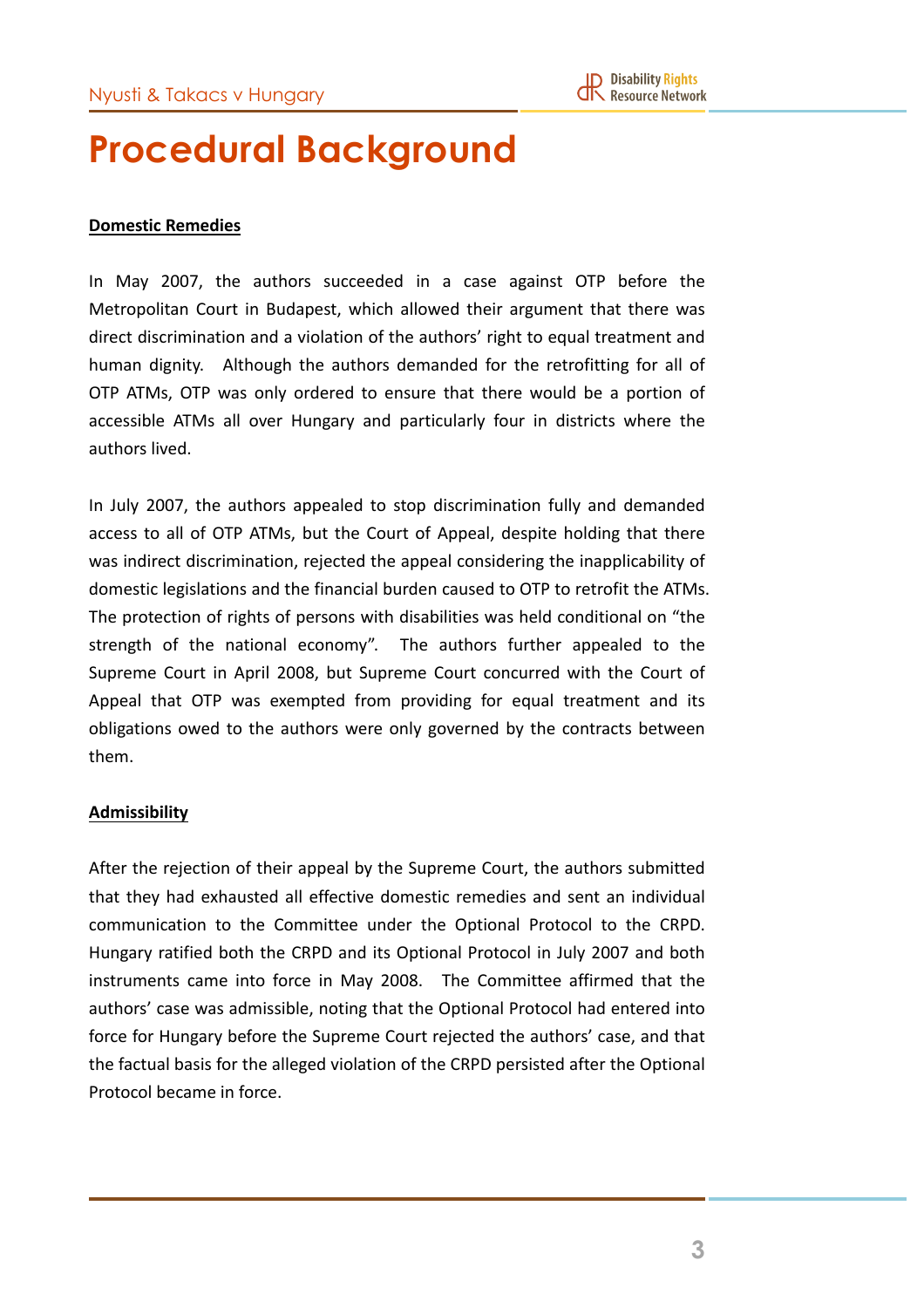### **Case Summary**

The Committee recalled that under Article 9, states parties are required to take appropriate measures to ensure persons with disabilities have access to information, communications and other services provided to the public by eliminating obstacles and barriers to accessibility. This includes the specific obligation under article 9(2)(b) to ensure private entities offering information or services to the public take into account all aspects of accessibility for persons with disabilities.

The Committee noted that Hungary had acknowledged the "real problem" with the accessibility of ATMs and other banking services to persons with visual and other types of impairments, as well as the need to establish regulatory tools to incentivise financial institutions to make financial services accessible to persons with disabilities. Although Hungary had made some general proposals to improve accessibility of banking services and communicated with OTP and within state authorities to achieve this objective, it was still held in breach of article  $9(2)(b)$  as none of its initiatives actually ensured accessibility for the authors or similar persons. The Committee thus recommended that Hungary:

- 1. Remedy this lack of accessibility and provide adequate compensation for the authors;
- 2. Establish minimum standards for the accessibility of banking services provided by private financial institutions for persons with visual and other types of impairments by creating a legislative framework with "concrete, enforceable and time-bound benchmarks" to monitor and assess the improvement progress;
- 3. Provide regular training to judges and other judicial officials on the scope of the CRPD and its Optional Protocol in adjudicating future complaints in a disability-sensitive manner; and
- 4. Ensure that its legislation and its domestic application are consistent with Hungary's obligation under the CRPD to ensure no impairment or nullification of any right for persons with disabilities on an equal basis with others.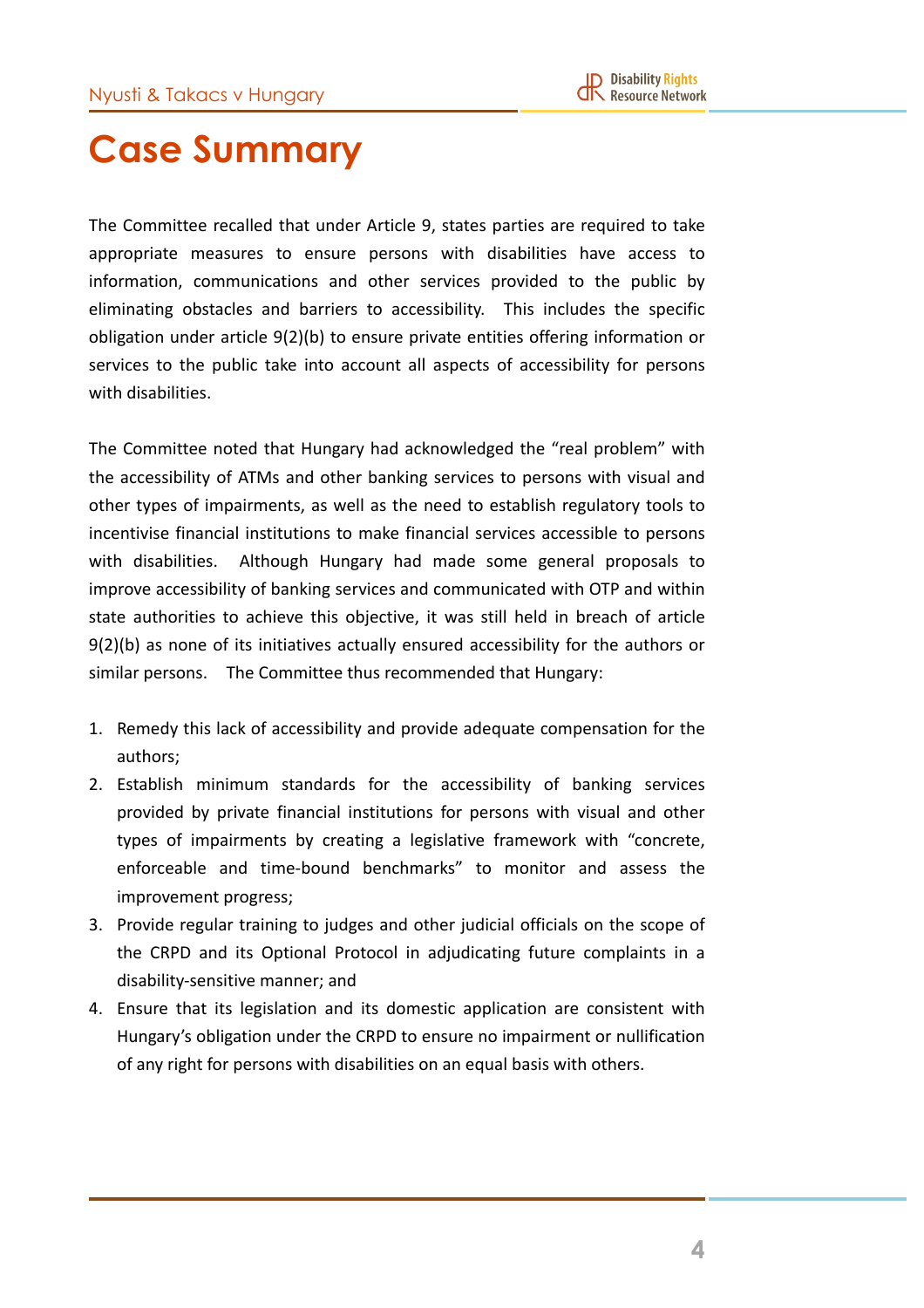## **Significance**

The decision has raised several issues for the legal community and the CRPD state parties to observe. Firstly, it has affirmed that states must take concrete actions to prevent non-state actors from discriminating people with disabilities. Compliance with the CRPD means more effective steps than mere communications between state authorities and the private sector, and procuring promises from the latter to improve the situation.

Also, while the authors brought their case under both CRPD Articles 5 (*reasonable accommodation*) and 9 (*accessibility*), the Committee only considered that the totality of their claims under Article 9. This article expressly sets the obligations of state parties to provide an accessible environment but does not explicitly provide for a substantive right for persons with disabilities. In this decision, it would seem that the Committee was inferring a right from Article 9 and effectively making accessibility justiciable. This will surely influence how prospective applicants establish their cases before the Committee.

Furthermore, this decision would have significant impacts on how the domestic courts apply international human rights law as per the Committee's recommendation. More importantly, it compels states to ensure that not only the legislations themselves but also their interpretation and application by judges must not result in discrimination. This is contrary to the Hungarian courts' insistence on maintaining the separation of powers and judicial independence, and is a direct reminder of a state's utmost priority to protect human rights.